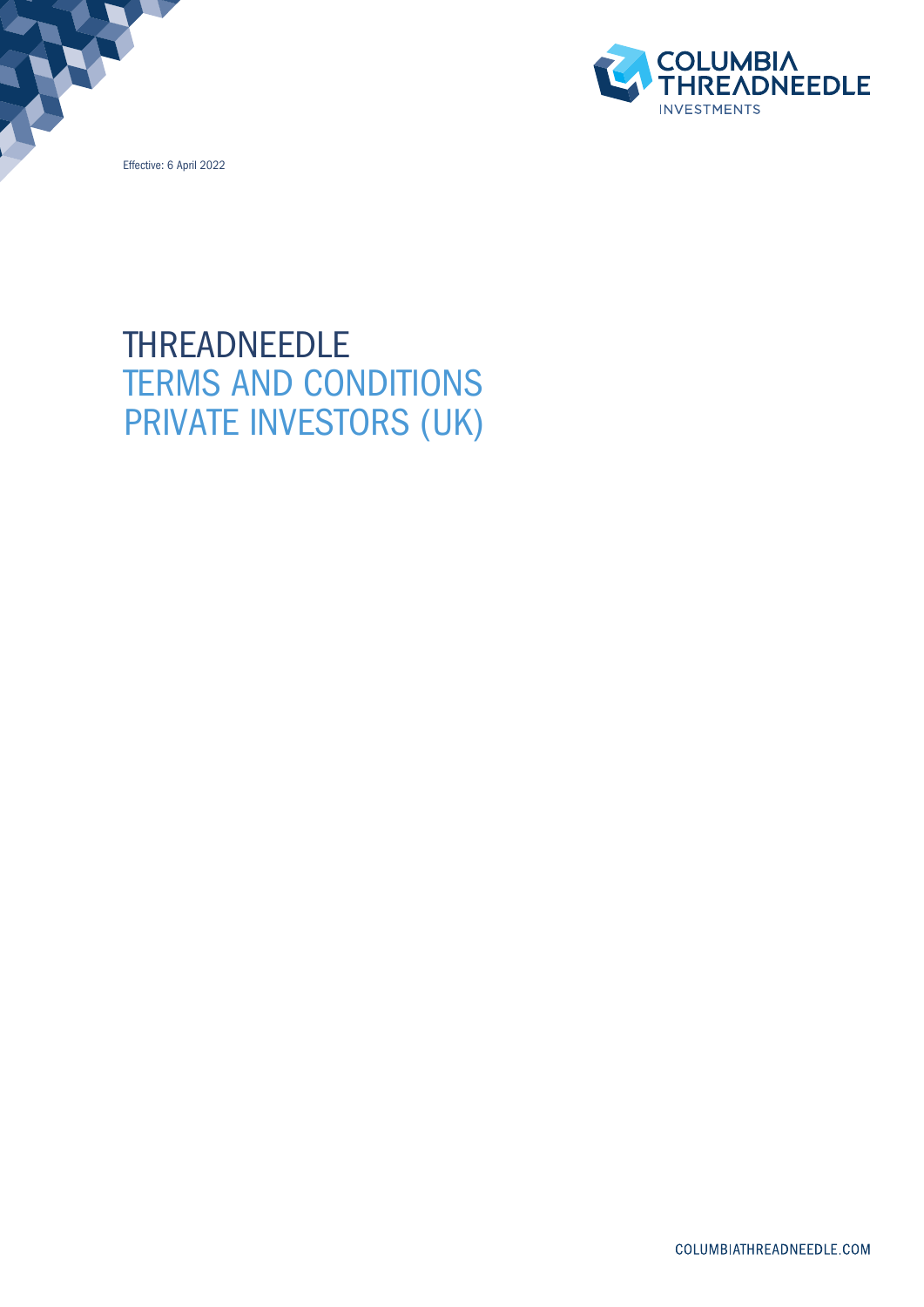## **Contents**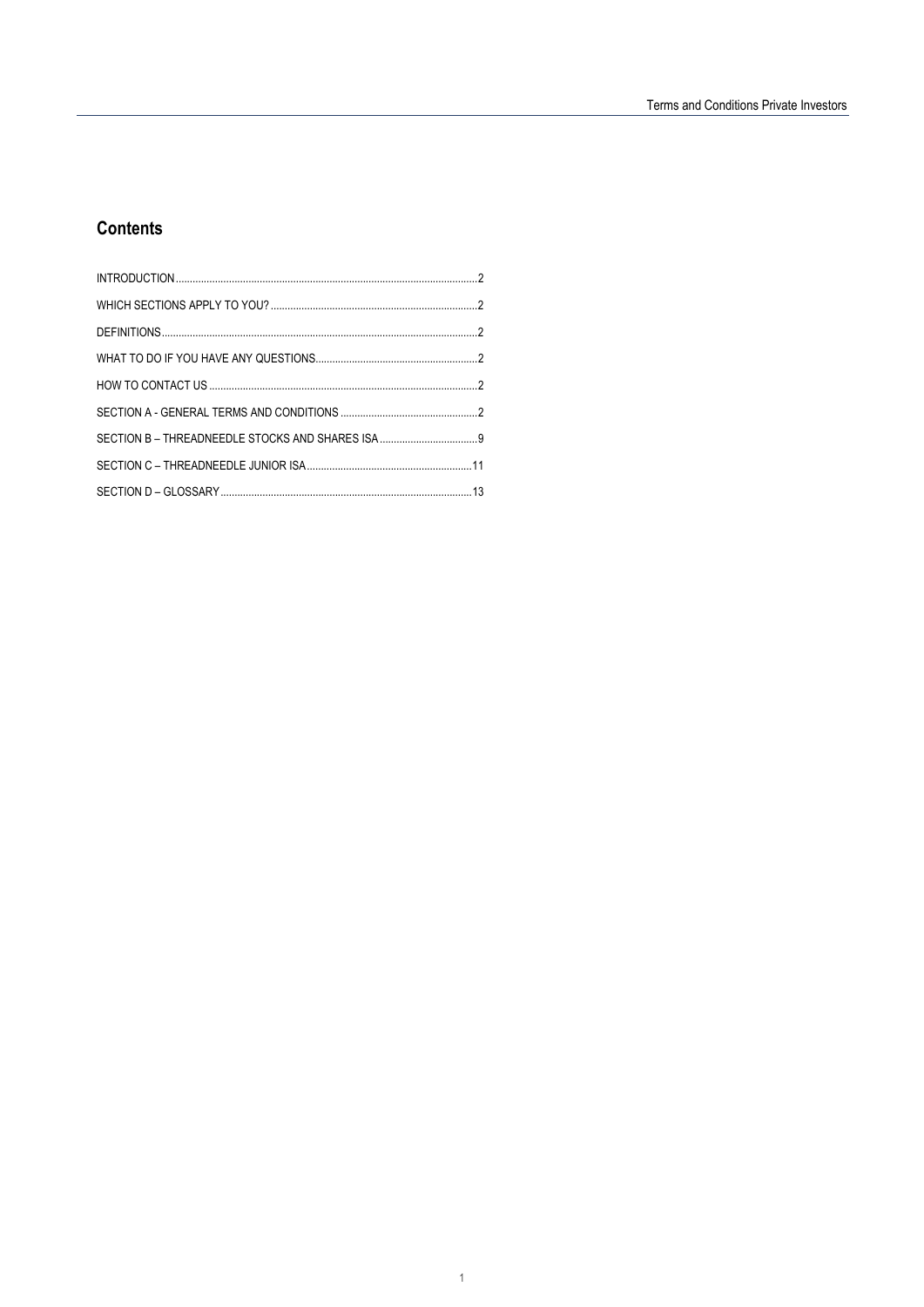## **INTRODUCTION**

These Terms and Conditions apply to your investment in any of the following Threadneedle Products:

- Threadneedle Funds
- **Threadneedle Stocks and Shares ISA**
- Investments in the Threadneedle Junior ISA

This document governs your relationship with Threadneedle Investment Services Limited regarding your investment and sets out each of our respective rights and responsibilities as well as the rights and responsibilities of our agents and delegates.

When we accept your application to purchase a Threadneedle Product, these Terms and Conditions, your Application Form and, if you are investing in Threadneedle Funds, the Key Investor Information Document (or, for non-UCITS retail schemes, the non-UCITS Key Investor Information document) and the relevant Prospectus, will together be a binding agreement (the "Agreement") between you and Threadneedle Investment Services Limited.

This is an important document. Please read it carefully and ensure that you are happy with its contents before applying for Threadneedle Products. Please keep a copy of this document safe so that you can refer to it easily in the future.

These Terms and Conditions supersede any earlier versions you may have received from Threadneedle Investment Services Limited previously.

## **WHICH SECTIONS APPLY TO YOU?**

SECTION A contains general terms that apply to all UK domiciled retail clients investing in Threadneedle Products (other than myThreadneedle clients).

The following additional terms apply depending on the type of investment you have chosen:

- SECTION B also applies to you if you are investing in a Threadneedle Stocks and Shares ISA; and
- SECTION C also applies to you if you are making an investment in a Threadneedle Junior ISA.

## **DEFINITIONS**

We use certain defined terms and phrases in this document. You will find a list of these, together with their meaning at the back of this document in SECTION D (GLOSSARY).

## **WHAT TO DO IF YOU HAVE ANY QUESTIONS**

If you have any questions about the suitability of your investment, please speak to your financial adviser. We do not give financial advice, but if you have any general queries about these Terms and Conditions, please call our Client Services Team.

## **HOW TO CONTACT US**

## **CLIENT SERVICES TEAM**

Our Client Services Team will assist you with the purchase, switch/conversion or sale of shares or units in Threadneedle Funds and general administrative queries about dealing.

Contact details relating to notices, letters or other documents are set out over the page.

Postal address: Threadneedle Investment Services Limited, PO Box 10033, Chelmsford, Essex, CM99 2AL

Telephone (dealing & customer queries): 0800 953 0134 Email (enquiries): questions@service.columbiathreadneedle.com

## **HOW WE CONTACT YOU**

We will contact you by writing to you at the address you provide to us in your Application Form or if it has been updated, the address we hold relating to any address that you inform us of after you have made your investment on the shareholder register of the relevant Threadneedle Fund. This is the address we will use to send you all documents including notices and contract notes unless you provide us with an alternative address. Therefore it is very important that you keep us informed by notifying the Client Services Team if your contact details are incorrect or if they change.

Please note that all communications to you will be made in the English language.

## **SECTION A - GENERAL TERMS AND CONDITIONS**

## **INFORMATION ABOUT US**

Threadneedle Investment Services Limited ("Threadneedle Investment Services") is authorised and regulated by the Financial Conduct Authority under firm reference number 190437. Further details can be obtained from the Financial Conduct Authority website at www.fca.gov.uk/register/home.

References to "we" or "our" in these Terms and Conditions are references to Threadneedle Investment Services.

Threadneedle Investment Services is the authorised corporate director or authorised unit trust manager of each of the Threadneedle Funds. It is also the authorised ISA manager of the Threadneedle Stocks and Shares ISA and Threadneedle Junior ISA.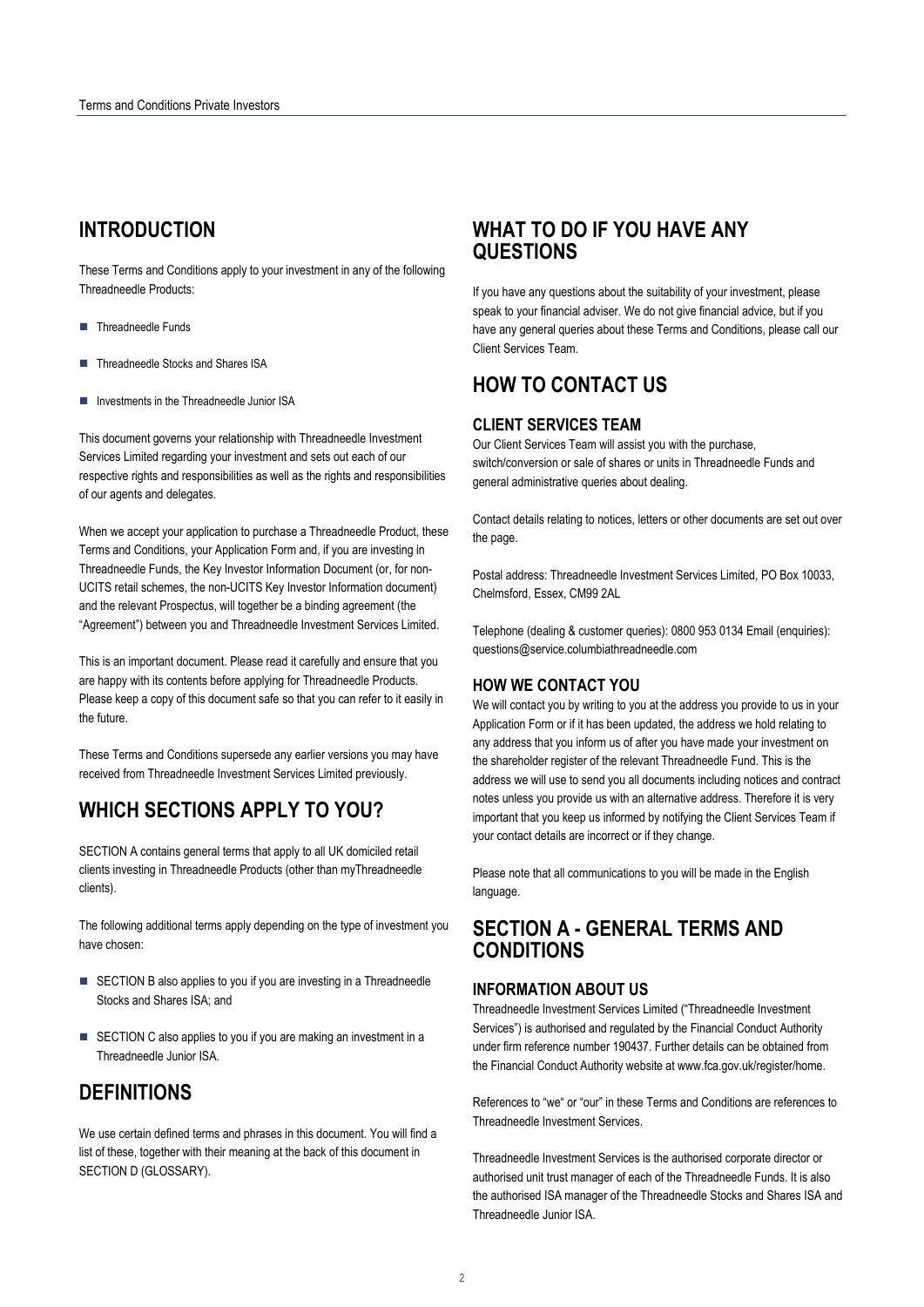Please note that we delegate some of our administrative functions to other companies within the Threadneedle Group and/or third party administrators. Where we have done so, we ensure that such entities are authorised and competent to perform the functions delegated to them.

## **EXECUTION ONLY SERVICES**

We provide "execution only" or "self-directed services", meaning that we carry out your instructions with respect to your investments in Threadneedle Products and we provide Target Market information at our website www.columbiathreadneedle.com, but we do not give you investment advice on the merits of your instructions, or the tax consequences of carrying them out. We do not assess the suitability of investments for you and accordingly, you will not benefit from the protection of the Financial Conduct Authority Rules on assessing suitability. If you are in any doubt as to whether Threadneedle Products are suitable for you, you should seek the advice of a financial adviser.

#### **Target market**

Threadneedle Investment Services will make the details of the target market for each of the Funds available on the website www.columbiathreadneedle.com. This will include the types of investor the Fund is targeted at, their knowledge and experience and risk tolerance. This information can also be obtained by contacting us. Please refer to the "How to contact us" section of these Terms and Conditions.

## **NOMINATED FINANCIAL ADVISERS**

If you have sought financial advice and you have asked your adviser to provide instructions to us on your behalf, we will deal directly with your adviser. In these circumstances, we may rely on your adviser's instructions and any information your adviser provides to us. Accordingly, you should always ensure that your adviser has information that is accurate and up-to-date.

## **STATEMENTS**

Statements of investment holdings are sent on a six-monthly basis.

### **HOW TO INVEST**

Please make sure that you have read the relevant Key Investor Information Document, the Target Market information on our website www.columbiathreadneedle.com and Prospectus for the Threadneedle Fund that you wish to invest in before you invest. Please note that certain Threadneedle Funds, Threadneedle Products and certain share classes may not be available to all investors (for example, the Threadneedle Stocks and Shares ISA is available only to UK investors) and minimum initial investment amounts may be applied on different types of shares or units.

You can invest by:

- $\blacksquare$  investing a lump sum;
- electing to become a regular saver; or
- using both of the above listed methods of investment.

If you want to invest with us, you can do so by sending us a completed Application Form by post.

You can make an investment by post by completing and signing an Application Form, which is available on our website.

#### **Payment by cheque**

You will need to send us your cheque by post with your completed and signed Application Form. All cheques should be made payable to Threadneedle Investment Services Limited. Please note that if you elect to pay by cheque, we will place the order in respect of your subscription on the day the cheque is received by the Client Services Team.

### **REGULAR SAVERS FACILITY**

When making an investment, you can select the option of becoming a regular saver (making payments in monthly instalments). If you are a regular saver, this means that each month a payment will be made by direct debit from your bank account to us and we will invest these payments as you direct in relation to your chosen Threadneedle Product. We will keep taking these monthly amounts from your bank account, unless you tell us to stop by contacting our Client Services Team. We will require one month's notice for this.

For regular savers, the first monthly subscription must be made by either sending us a personal cheque made payable to Threadneedle Investment Services Limited or providing your bank card details in your Application Form. You should then send us a direct debit instruction by post to our Client Services Team. Any subscriptions after the first payment will be made by direct debit. Please note that we need to receive your signed direct debit instruction before placing any further orders under the regular saver facility.

If you want to stop being a regular saver, or to change the amount taken out of your bank account each month, please contact our Client Services Team. Similarly, if you've stopped being a regular saver and want to start again at any time, please let us know. To amend your direct debit, we require a written instruction.

### **SWITCHING BETWEEN THREADNEEDLE FUNDS**

You can switch your investment in a Threadneedle Fund for an investment in another Threadneedle Fund, or to another type of share in your current Threadneedle Fund (provided you are eligible to hold that new type of share and that the new Threadneedle Fund is available to you).

We may charge a switching fee on the exchange of shares of one Threadneedle Fund for shares in another Threadneedle Fund. But in any case, the switching fee will not be more than the initial charge for the class of shares into which you are switching your investment. For information about these charges, see the Prospectus for the Threadneedle Fund you wish to switch into.

We do not currently charge for switching shares in one class of Threadneedle Fund for shares in another class of the same Threadneedle Fund.

The switching or transfer of shares, being chargeable assets, may constitute a disposal or part disposal for the purposes of UK Capital Gains Tax.

If you have any questions about the taxation of your investments, please seek independent tax advice.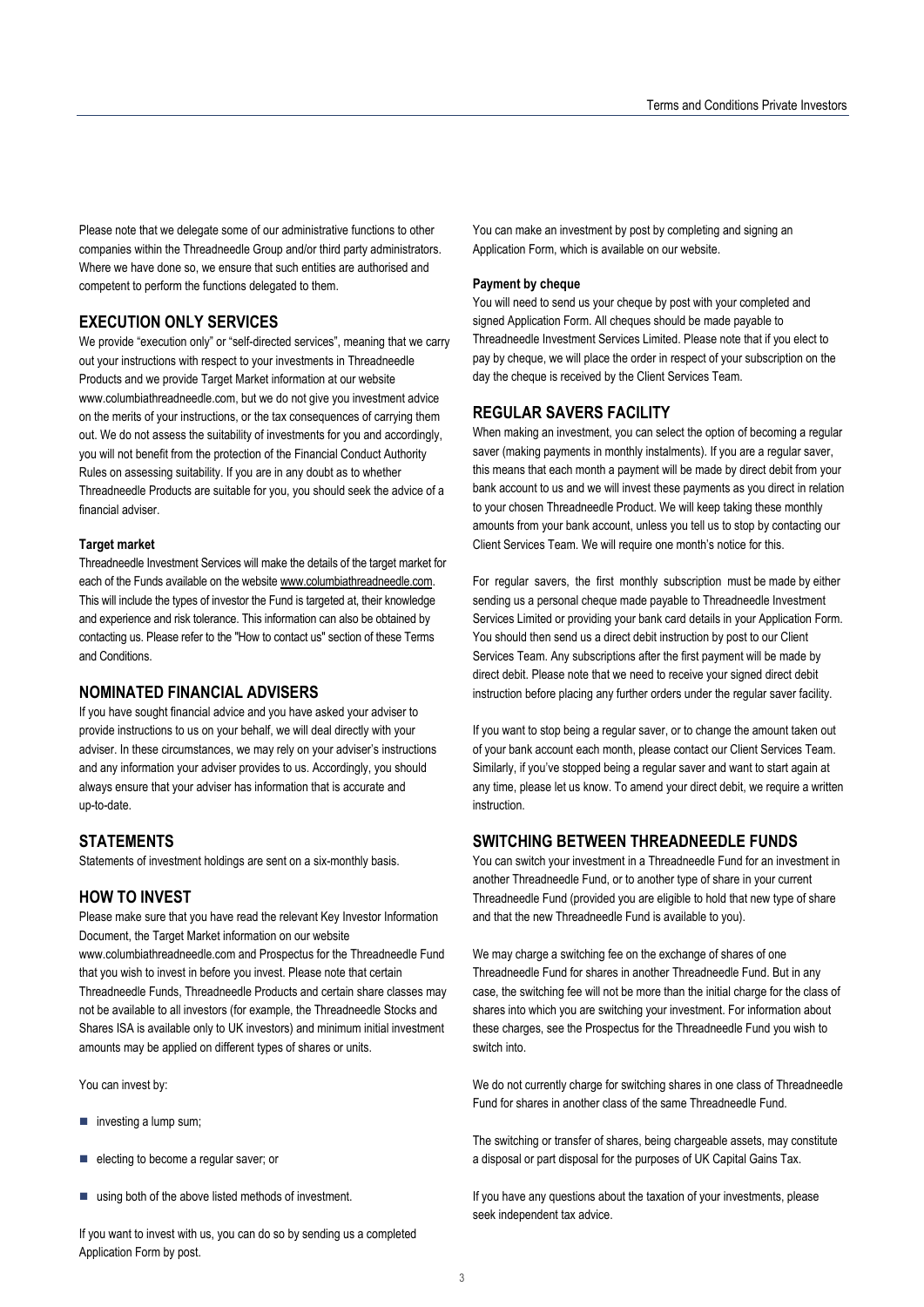## **IF YOU APPLY OR HOLD AN INVESTMENT ON BEHALF OF SOMEONE ELSE**

You can hold investments in Threadneedle Funds for another person. If you are investing on behalf of someone who is less than 18 years old, it should be noted, however, that shares in the UK are entered in a fund's register of shareholders under the name of the child's parent or legal guardian. This means that the parent or legal guardian is liable for any tax relating to the investment.

## **JOINT INVESTORS**

If more than one person subscribes for investments together, they become joint investors.

Under English law, on the death of a joint investor, legal title to their investment will automatically pass to the surviving joint investor or investors.

We will assume you want us only to accept instructions given by all joint investors unless you tell us otherwise by contacting our Client Services Team.

## **SELLING YOUR INVESTMENT**

Please note that this section applies only to investments made directly into Threadneedle Funds. For details on how to sell your Threadneedle Stocks and Shares ISA or Threadneedle Junior ISA, please see Sections B and C of these Terms and Conditions.

If you are not a regular saver, we will send you a contract note confirming your instructions and the sale on the next UK working day following the sale of your investment.

Except in the case of a switch, the sale proceeds, less any applicable charges and expenses (as explained in the Prospectus for the Threadneedle Fund(s) you're investing in), will be sent to you four (4) business days after the sale.

We will send the sale proceeds to you by BACS bank transfer to the bank account specified in your Application Form unless you have not provided any bank account details or inform us that you do not wish to receive the proceeds by BACS, in which case, we will send you a cheque. Please contact our Client Services Team for details.

## **CANCELLING AN ORDER**

You may change your mind about an investment within 14 days of you placing your instruction to transact. You can cancel by contacting our Client Services Team. They will provide you with a cancellation form for you to complete and return to us.

The value of investments and the income from them can fall as well as rise and is not guaranteed. You may not get back the amount you originally invested and past performance is no indicator to future performance.

## **RE-INVESTMENT FACILITY – INCOME SHARES**

Most investments held within investment funds generate income payments to the fund. For example, this occurs if the fund invests in shares in a UK listed company that declares a dividend. This dividend is paid to the fund and is its income.

Depending on which Threadneedle Fund you invest in, we may issue "accumulation shares" and/or "income shares". The different types of shares available for each Threadneedle Fund are set out in the relevant Prospectus.

Where you invest in accumulation shares, income received by the Fund will automatically be added to the value of your shares. Where you invest in income shares (available for some Threadneedle Funds), we re-invest the income received by the Threadneedle Fund unless you request that we pay it to you by completing the relevant section in the Application Form or when you request this by contacting our Client Services Team.

If you ask us to re-invest income paid on your investments, and you make a new investment close to or immediately before the "ex-dividend date" (the date as detailed in the relevant Prospectus on which any income which is available is allocated to your shares), we may not be able to re-invest the income allocated to your new shares. In this case, we may have to pay the income directly to you rather than re-invest it.

Where you ask us to re-invest income paid on your investment to buy more shares, there will usually be a short period of time after the ex-dividend date before you are allocated the new shares due to you. You will not be able to sell these new shares or otherwise deal in them until we tell you that they are held in your name. This also means that if there is an increase in the share price after the ex-dividend date, your income may not buy as many shares as it would have been able to on the ex-dividend date. Please refer to the Statements section of these Terms and Conditions for information about the documents you receive when you re-invest.

Our re-investment facility is only available for income share classes in relation to certain Threadneedle Funds. Please refer to the relevant Prospectus for details of the Threadneedle Funds that offer a re-investment facility.

If you made the decision to re-invest income when you completed you Application Form, but want to change your mind, please let us know by contacting our Client Services Team.

We can decide to stop offering the re-investment facility on a Threadneedle Fund. If we do, and you use this facility, we will give you at least 60 days' notice in writing before we stop offering it.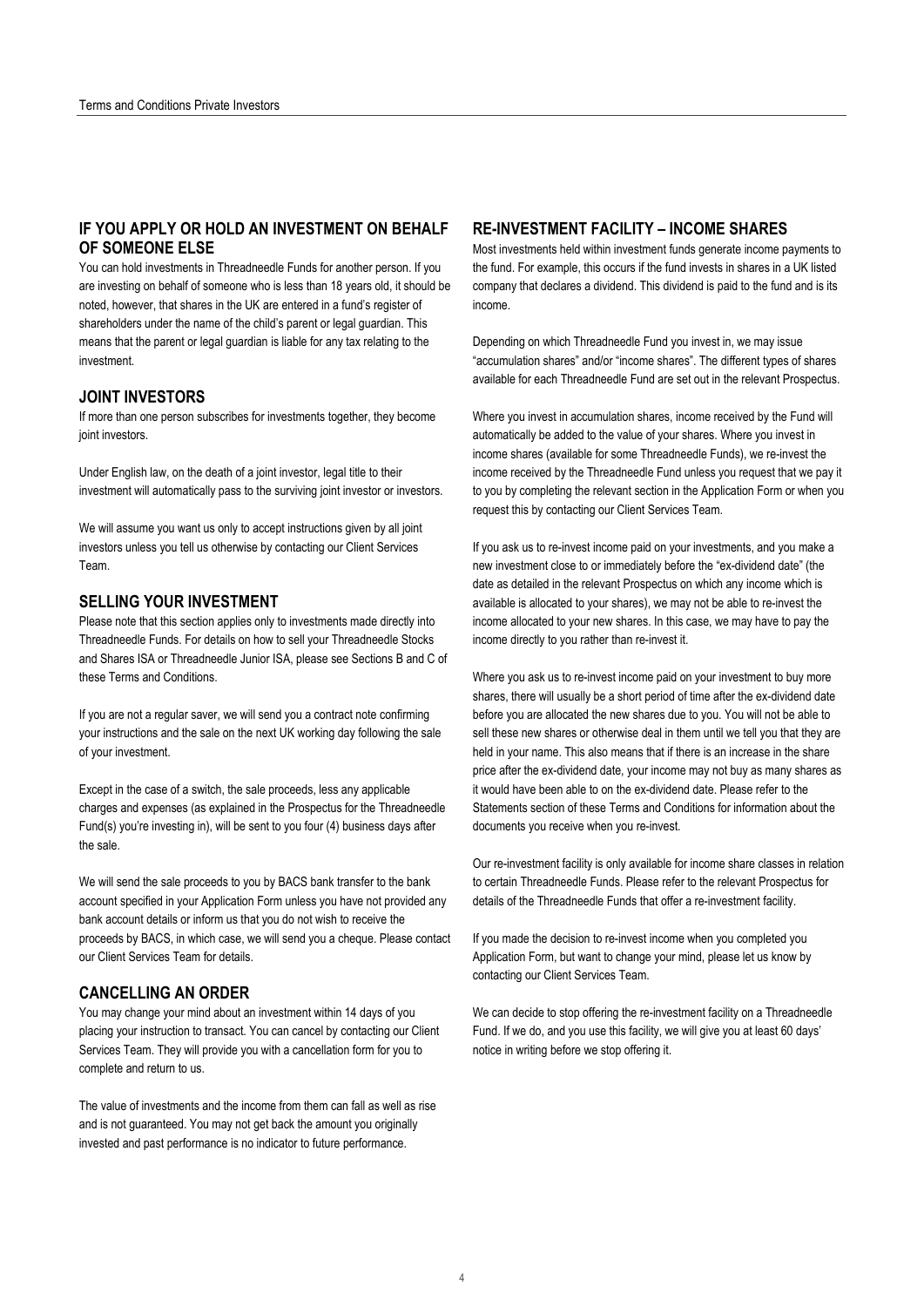## **CASH WITHDRAWAL FACILITY**

Our cash withdrawal facility is only available to investors in the UK and only in respect of investments in certain Threadneedle Funds. The relevant Prospectus sets out details of whether the cash withdrawal facility is available.

If you want to use our cash withdrawal facility, you should indicate this on your Application Form. We will then sell some of your investments and pay the proceeds to you on a regular basis in line with the instructions you have given us on your Application Form. We will start making payments to you directly under this facility on or around the first of the month after we accept your application. We will send you a contract note following the transaction, and then we will send you a statement every six months.

If you want to stop using this facility or change your instructions about how much you want us to pay you or when, please contact our Client Services Team write to us or call us. We require one month's notice of this.

Similarly, if you have stopped using this facility and want to start again, please let us know.

## **MINIMUM INVESTMENTS**

Minimum investment limits may apply to Threadneedle Funds. Please refer to the relevant Prospectus for details of the minimum thresholds for the Threadneedle Fund you are investing in.

## **RISK WARNINGS**

The value of investments and the income from them can fall as well as rise and is not guaranteed. You may not get back the amount you originally invested and past performance is no indicator to future performance.

Please see the risk warnings in the Prospectus Information Document/ non-UCITs retail scheme Key Investor Information Document of the Threadneedle Fund(s) you have selected for more information about risks relevant to that Threadneedle Fund.

The tax treatment of your investments depends on your individual circumstances and may be subject to change in the future. We do not provide tax advice. If you have any concerns regarding your tax status, you should contact your financial adviser.

There may be further risks depending on the Threadneedle Fund you elect to invest in (for example, some Threadneedle Funds may be more volatile than others depending on the assets they invest in). Please refer to the relevant Prospectus or the Key Investor Information Document for a list of these potential risks.

## **FEES, CHARGES AND COMMISSION**

#### **Initial charge**

You may pay a charge at the start of investment (called an initial charge or entry charge). This is the maximum amount that will be taken out of your investment before shares are purchased in your chosen Threadneedle Fund. This charge covers the cost of setting up your investment. For details about the maximum level of the charge, please refer to the Key Investor Information Document for the Threadneedle Fund you have selected.

We will provide at least 60 days' advance written notice to you before making any increase to the initial charge for the Threadneedle Fund you have invested in.

#### **Redemption charge**

At present, no redemption charge is taken by us on the redemption of shares. We will provide at least 60 days' advance written notice to you before making any change to this policy.

#### **Switching fee**

There is currently no fee payable to us if you switch from one share class to another in the same Threadneedle Fund. We will provide at least 60 days' advance written notice to you if we intend to change this. We may however levy a charge for switches between different Threadneedle Funds.

#### **Ongoing charges Dilution adjustment**

At times, the actual cost of purchasing or selling a fund's shares may be higher or lower than the mid-market value used to calculate the share price. In certain circumstances, this can have an adverse effect on the shareholders' interests in the fund. To prevent this effect, called "dilution", we may apply a "dilution adjustment" to the subscription and/ or sale of shares. If this is applied, it is paid to the relevant fund and will become part of the relevant fund. When a dilution adjustment is applied, it will increase the dealing price when there are subscriptions into the fund, and decrease the dealing price if there are sales of shares in the fund. It is not always possible to accurately predict how frequently a dilution adjustment will be applied as it is directly related to the volumes of inflows and outflows of money from the fund.

#### **Ongoing charges figure**

Certain charges are payable from the value of your investment on an ongoing basis. The Key Investor Information Document (or non-UCITS Key Investor Information Document) for the Threadneedle Fund you are investing in will show the ongoing charges figure, which is based on the last year's expenses and may vary from year to year. It excludes the costs of buying or selling assets for Threadneedle Funds (unless these assets are shares of another fund). The ongoing charge is to cover the cost of running the relevant Threadneedle Fund and includes the authorised fund manager's fee, any independent oversight functions (including the depositary and trustee's fees, as applicable) and registration fee (where applicable). Please refer to the Key Investor Information Document of the Threadneedle Fund you have selected for details of the current ongoing charges.

We do not charge a separate fee or charge for providing the Threadneedle Stocks and Shares ISA or the Threadneedle Junior ISA.

#### **Tax**

Whilst we cannot provide advice on the tax consequences of investing based on your personal circumstances, general information about the tax position with respect to Threadneedle Funds is set out in the relevant Prospectus of the Threadneedle Fund you elect.

The International Tax Compliance Regulations 2015 which implements the Foreign Account Tax Compliance Act (FATCA) and the OECD Common Reporting Standard for Automatic Exchange of Financial Account Information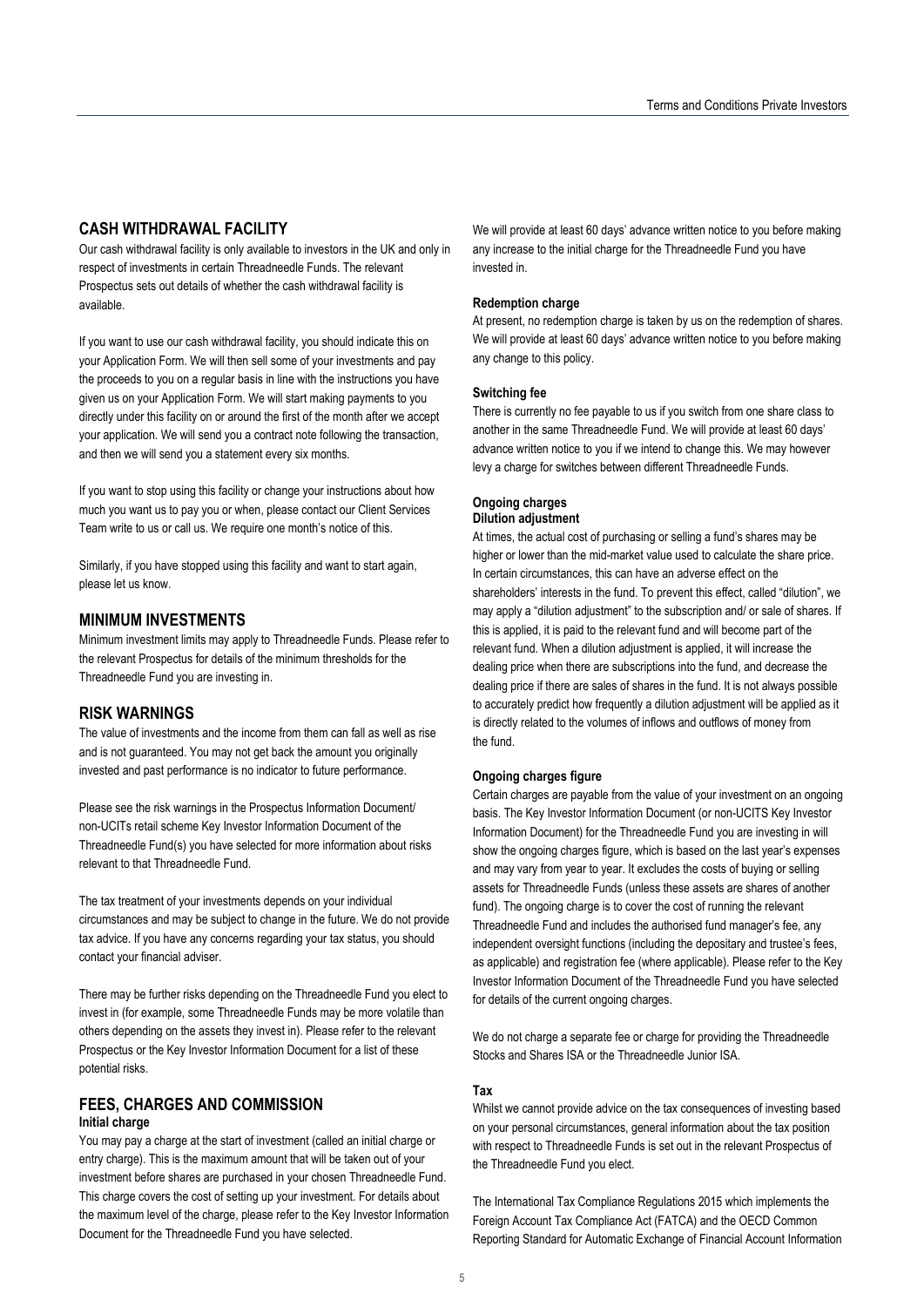(CRS) require us to collect information about each investor's tax residency. In certain circumstances (including if we do not receive a valid self-certification from you) we will be obliged to share information about your Account(s) with Her Majesty's Revenue & Customs (HMRC) who may in turn share this information with participating tax jurisdictions that have agreed to exchange information under FATCA and the CRS.

## **CUSTODY OF YOUR INVESTMENT**

Detailed records of your investments will be kept at all times. We arrange for documents showing your investments to be kept safe.

Please refer to the sections in these Terms and Conditions relevant to the Threadneedle Product you have selected for details of how we hold your investments.

You remain the beneficial owner of the investments, irrespective of the use of a nominee to hold your investments for you.

#### **MONEY HELD FOR YOU FROM TIME TO TIME**

We will use any amount you pay us to buy investments in accordance with your instructions. In line with the FCA Rules, we will not treat monies received for the issuance of shares or monies payable to the investor upon redemption as client money as long as: (i) in relation to monies for the issuance of shares, we have paid the subscription monies in exchange for shares to the relevant Threadneedle Fund depositary by the close of business on the day following receipt of monies from the investor; or (ii) in relation to proceeds from a redemption, paid the redemption monies to the investor within four business days of receipt by us of the fully authorised form of instruction (or other sufficient instruction) and in any event by the close of business on the day following receipt of the monies from the depositary. Where client money is held in respect of subscriptions, this will not become due and payable to us until we are due to pay the corresponding subscription monies to the relevant Threadneedle Fund's depositary.

In the event that the above time limits are not met by us, we will treat the relevant sum received with respect to subscriptions and redemptions as client money as defined under the FCA Rules. This means that the money is held in an account separate from the account that we use to hold our own money. As disclosed in our prospectuses, we do not pay interest on the monies held in client money accounts.

## **UNCLAIMED CLIENT MONEY**

With effect from no later than 1 June 2015, any unclaimed client money held for at least six years without movement may be paid away to a registered charity in accordance with the FCA Rules, which require us to take appropriate steps to contact you and return the money.

### **INTEREST**

Please note that we do not pay interest on the monies held in client accounts.

## **HOW WE CATEGORISE YOU**

We classify you as a Retail Client. This means that you are entitled to the greatest level of regulatory protection available under the Financial Conduct Authority Rules.

## **IF YOU HAVE A COMPLAINT**

Complaints may be referred to us through our Client Services Team. A copy of our Complaint Handling Procedure is available upon request or on our website www.columbiathreadneedle.com. Complaints may also be referred to the Financial Ombudsman Service. Their telephone number is: 0800 023 4 567 and 0300 123 9 123. Alternatively, you can send an email to: complaint.info@financial-ombudsman.org.uk or a hard copy letter to The Financial Ombudsman Service, Exchange Tower, London E14 9SR.

#### **CONFLICTS OF INTEREST**

There may be circumstances when we effect transactions in which another Threadneedle Group company or an associate has a direct or indirect material interest or a relationship of any description with another party. This can at times give rise to a potential conflict.

We try to ensure that such transactions are effected on terms that aren't materially less favourable to each investor than if the potential conflict hadn't existed.

In line with the Financial Conduct Authority Rules, we have a written conflicts policy that sets out the types of conflicts or potential conflicts of interest that affect our business and provides details of how these conflicts are managed. If any conflict of interest arises in relation to this agreement where we can't ensure that risks of damage to the interests of each investor will be prevented, we will disclose appropriate information to the relevant investors on the conflict.

### **OUR LIABILITY TO EACH OTHER**

We classify you as a retail client under the Financial Conduct Authority Rules. This means you will receive the greatest level of regulatory protection available under those rules.

However, we will not be liable for any loss or damage you suffer as a result of circumstances which are beyond our reasonable control. We also do not guarantee the performance of any Threadneedle Funds.

Threadneedle Investment Services will not assume responsibility for your investment until we receive a correctly completed Application Form and full payment for the initial investment.

**Your obligation to us is to keep us informed of changes to the details we hold about you if they change from time-to-time. You should also seek advice from a financial adviser if at any time you are in doubt about whether Threadneedle Products are suitable for you.** 

#### **ANTI-MONEY LAUNDERING**

Under UK money laundering regulations, we must check the identity and address of investors in Threadneedle Products and of anyone making payments on behalf of investors.

Our checks may include searches of electoral roll and enquiries through credit reference agencies.

We may need to delay processing your instructions and withhold any payments due to you until we receive satisfactory evidence of your identity and address. Until then, we will hold any cash in an account that doesn't pay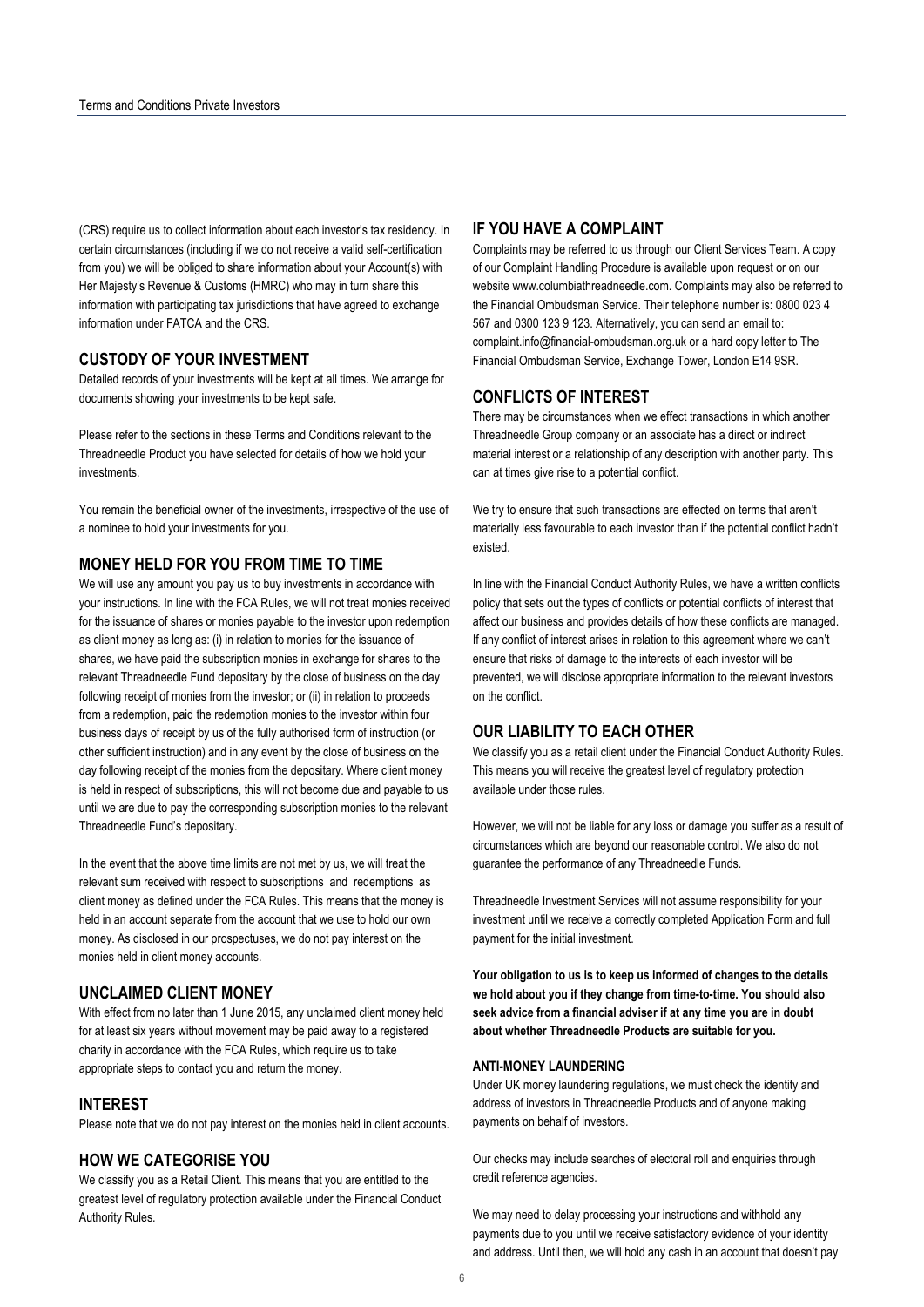interest. We also reserve the right to refuse any Application Form to buy Threadneedle Products without giving a reason for doing so. If you would like a full list of acceptable documents please contact our Client Services Team. A list of the documents we require is also set out in the Application Form.

Please note that in certain circumstances, we may also require bank verification to ensure that any payments we make to you are to a verified account.

If you wish to have sale proceeds paid by BACS, we require one of the following documents to be sent to our Client Services Team:

- A voided cheque
- An original bank statement (must be dated within the last 3 months)
- $\blacksquare$  A giro or paying in slip for the bank account
- A letter from your bank confirming the bank details (must be dated within the last 3 months)

## **PRIVACY STATEMENT**

## **Your data controller**

For the purposes of the UK General Data Protection Regulation (UK GDPR) and the UK Data Protection Act 2018 and/or any consequential national data protection legislation, and/or any other applicable legislation or regulation, the data controller in respect of any personal information provided is Threadneedle Investment Services Limited. In this privacy statement 'we', 'us' and 'our' means Threadneedle Investment Services Limited.

#### **Uses made of your personal information**

This Privacy Statement covers information about you ("personal information") that you supply to us. This information will typically include information such as your name, address, date of birth, telephone number, email address, gender, financial information and other information you provide to us. Our legal basis to process your information includes doing so in order to comply with our legal obligations (e.g., for the purposes of debt collection and/or the prevention of fraud or any other crime), to perform a contract between us and you (e.g., manage and administer your account (including but not limited to contacting you with details of changes to the products you have bought, and offering you new investment products), establish and defend any legal claims, or because you have consented to our use of your information. We may also process your personal information because it is necessary for our legitimate business interests (e.g., for internal analysis and research), we may also process your data in order to comply with legal or regulatory requirements.

#### **Sharing of your personal information**

We may use external third parties such as those described below to process your personal information on our behalf in accordance with the purposes set out in this privacy statement.

Where you have notified us of your adviser, the personal information provided may be shared with your adviser. You must notify us in writing if you no longer wish us to share your personal information with your adviser or of any change to your adviser. Your adviser should have its own arrangements with you about its use of your personal information. For the avoidance of doubt, if

you do wish to exercise any of your individual rights as set out in our privacy notice via your nominated adviser then we will require written authorisation from you (or both of you, in the case of a joint account) before we can share any such personal information with your adviser.

The personal information provided may also be shared with other organisations (including but not limited to governmental and/or tax authorities in the UK and outside the UK) in order for us to comply with any legal or regulatory requirements (e.g., audit reporting and anti-money laundering checks) and, in addition (in respect of tax authorities, and where lawful to do so under data protection laws) where necessary for the purposes of ensuring that tax is paid correctly and that we receive refunds of tax already paid when this is due to us. We may also transfer your personal information to appointed third party administrators, such as transfer agents, in order to process customer applications, carry out record keeping, deal with subscriptions, switching, withdrawals and terminations, and certain communications. In addition, we may share your personal information with the companies within our group of companies for the purposes set out in this privacy statement and our privacy policy. For more information on our privacy policy please visit https://www.columbiathreadneedle.co.uk/en/intm/privacy-cookie-policy/.

#### **Business changes**

If we or the Threadneedle group of companies undergoes a group reorganisation or is sold to a third party, your personal information provided to us may be transferred to that reorganised entity or third party and used for the purposes highlighted above.

#### **Overseas transfers**

We may transfer your personal information to countries located outside of the UK or the European Economic Area (the 'EEA'), including to the United States. This may happen when our servers, suppliers and/or, service providers are based outside of the UK or the EEA. We may transfer your information under certain circumstances (e.g., where it is necessary to perform our contract with you). The data protection laws and other laws of these countries may not be as comprehensive as those that apply within the UK or the EEA – in these instances we will take steps to ensure that your privacy and confidentiality rights are respected. We implement measures such as standard data protection contractual clauses to ensure that any transferred personal information remains protected and secure. A copy of these clauses can be obtained by contacting us at the address listed below in the "Contact Information" section. Details of the countries relevant to you will be provided upon request.

#### **Your Rights**

With limited exceptions, you are entitled, in accordance with applicable law, to object to or request restriction of processing of your personal information, and to request access to, rectification, erasure and portability of your personal information. This service is provided free of charge unless requests are manifestly unfounded or excessive. In these circumstances, we reserve the right to charge a reasonable fee or, refuse to act on the request. You can write to us by contacting us at the address listed below in the "Contact Information" section. For more information on your rights please read our privacy policy at https://www.columbiathreadneedle.co.uk/en/intm/privacy-cookie-policy/.

If any of the information that we hold about you is wrong, please tell us and we will put it right.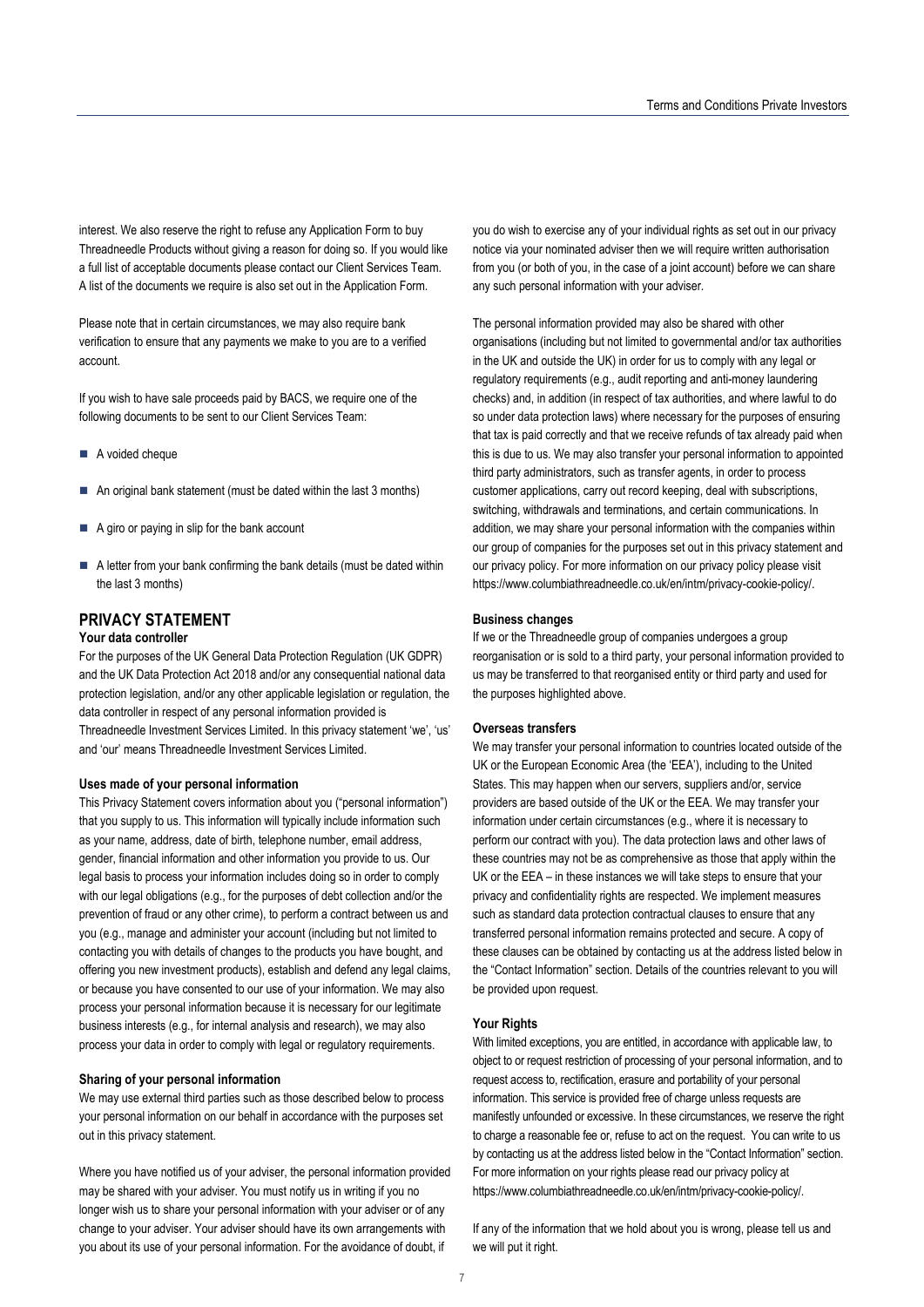You may lodge a complaint with the applicable regulator if you consider our processing of your personal information may infringe applicable law.

#### **Data Security and Retention**

We maintain reasonable security measures to safeguard personal information from loss, interference, misuse, unauthorised access, disclosure, alteration or destruction. We also maintain reasonable procedures to help ensure that such data is reliable for its intended use and is accurate, complete and current.

Personal information will be retained only for so long as reasonably necessary for the purposes set out above, in accordance with applicable laws. For more information on our data retention periods, you can request a copy of our data retention policy by writing or emailing to the address listed below in the "Contact Information" section.

#### **Contact Information**

You can raise any issues regarding the processing of your personal information by contacting our Data Protection Officer at any time: DPO@columbiathreadneedle.com or Cannon Place, 78 Cannon Street, London EC4N 6AG.

### **RECORDING ELECTRONIC COMMUNICATIONS**

For your security and to improve the quality of our services we may record and monitor electronic communications. We or our agents may contact you in order to obtain instructions. Where such contact is by electronic means, including telephone calls, these communications may be recorded. Where such contact is by telephone, these calls may also be recorded.

## **BEST EXECUTION**

Threadneedle Investment Services Limited's best execution policy sets out the basis upon which it will effect transactions and place orders in relation to the relevant Threadneedle Fund whilst complying with with our obligations under the Financial Conduct Authority Rules. Details of the order execution policy are available from our website at www.columbiathreadneedle.com

In addition, by 30 April each year, we will publish annually on our website a summary of the volumes executed for each instrument class, showing the Top 5 venues. This can be found under the 'Literature' section of the site.

## **COMPENSATION**

We are covered by the Financial Services Compensation Scheme. If we can't meet our obligations, you may be entitled to compensation under the scheme up to a maximum limit of £85,000. For further information see www.fscs.org.uk or contact the Financial Services Compensation Scheme, 10th Floor, Beaufort House, 15 Botolph Street, London, EC3A 7QU. You can also call them on: 0800 678 1100 or 020 7741 4100.

## **TERM OF THE AGREEMENT**

Our Terms and Conditions will apply for as long as you are invested in Threadneedle Products.

You may terminate our Agreement at any time.

There is no minimum period that you must hold investments in Threadneedle Products. However, please note that there are certain restrictions on when

you can withdraw money from the Threadneedle Junior ISA. Please see Section C for further details.

Upon termination, we will sell any shares you have purchased and we will return the amount you invested to you. Please see Section B and C in relation to the ISA and Junior ISA. Please note that the value of investments and the income from them can fall as well as rise and is not guaranteed.

You may not get back the amount you originally invested and past performance is no indicator to future performance.

## **CHANGES TO THESE TERMS AND CONDITIONS**

These Terms and Conditions may be updated or changed by us from time to time in accordance with the below and the terms of updated terms and conditions will supersede any terms and conditions that may have previously governed your investment. The circumstances under which we may change these Terms and Conditions are:

- $\blacksquare$  take account of changes in legal, tax or regulatory requirements
- fix any errors, inaccuracies or ambiguities we may discover in future
- make them clearer or more favourable to you
- $\blacksquare$  take account of any reorganisation we may conduct within the Threadneedle Group or to transfer our rights and obligations under this these Terms and Conditions to another Threadneedle Group company provided this does not put you on worse terms
- **provide for the introduction of new or improved systems, methods of** operation, service or facilities provided this does not put you on worse terms.
- We will always give you at least 30 days' notice in writing before changing these Terms and Conditions unless this is not possible in the circumstances. Remember that you can always end the Agreement with us by selling your investment or transferring your ISA or Junior ISA, as applicable, to another ISA manager, if you are not happy with any changes we propose to make. No termination charge is made for this.

## **TRANSFER OF OUR RIGHTS AND OBLIGATIONS**

We will not transfer the rights and obligations under our agreement with you to a third party otherwise than in accordance with applicable law and the FCA Rules or as directed by the FCA. We would not do so unless the transfer results in the same or better terms for you. Please note, however, in accordance with FCA Rules, we will be permitted to transfer any client money that we hold for you to a third party in the event that there is a transfer of our rights and obligations to such third party. If we do, we will exercise all due care, skill and diligence in assessing whether such third party will apply adequate measures to protect your money and whether it will do so in accordance with the FCA Rules.

## **GOVERNING LAW**

These Terms and Conditions are governed by the laws of England.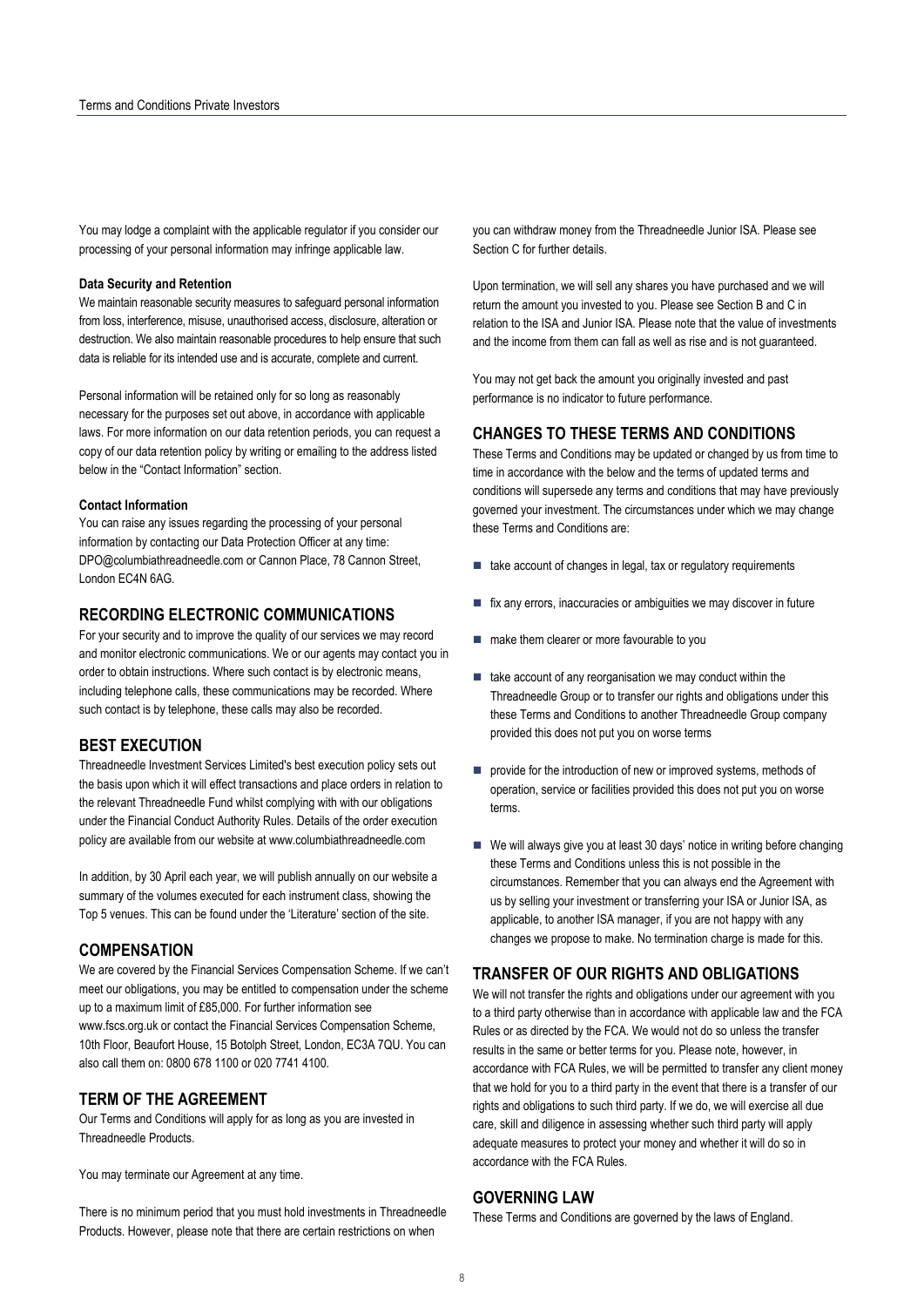## **SECTION B – THREADNEEDLE STOCKS AND SHARES ISA**

The terms set out in Section B apply in addition to those in Section A if you are investing in a Threadneedle Stocks and Shares ISA.

For the terms applicable to the Threadneedle Junior ISA facility, please refer to Section C.

## **WHAT IS AN ISA?**

ISAs are available to all UK residents and allow investors to invest in a taxfree environment in the following types of assets:

- Cash including qualifying insurance products treated as cash (not available through the Threadneedle Stocks and Shares ISA or Junior ISA); and
- Stocks and Shares (including unit trusts, open-ended investment companies (a type of fund), investment trusts and qualifying insurance products treated as Stocks and Shares.

We only provide Stocks and Shares ISAs. Please note that we do not offer cash ISAs.

A person wishing to invest in an ISA must meet certain eligibility criteria, as set out below under "Eligibility". Please note that there may be other investment criteria that apply when you invest in a Threadneedle Stocks and Shares ISA (for example, a minimum investment amount may be applicable). The relevant Prospectus for a Threadneedle Fund will indicate if the Threadneedle Fund is available through the Threadneedle Stocks and Shares ISA.

## **ELIGIBILITY**

You can invest in the Threadneedle Stocks and Shares ISA if:

- You are 18 years of age or over;
- You have not subscribed to another Stocks and Shares ISA in the same year as your Threadneedle ISA application (unless you have opened a Stocks and Shares ISA and transferred all the current year subscriptions to a cash ISA);
- You are resident in the United Kingdom for tax purposes (or you have general earnings from overseas Crown employment or you are married to or in a civil partnership with someone who has earnings from overseas Crown employment (typically a serving member of the armed forces, or a diplomat)); and
- You have not exceeded the overall subscription limit.

Your application for a Threadneedle Stocks and Shares ISA must be returned to us not less than 5 business days before the end of a tax year (6 April – 5 April each year).

Likewise, applications for any top-up investment must be received before the end of the relevant tax year to be included in the ISA for that year.

## **AMOUNT YOU CAN INVEST**

The overall ISA subscription limit for the current tax year is set out in the Application Form. Any amount invested above the ISA limit will not carry the tax advantages of an ISA. This means that amounts over the ISA allowance will be taxed as normal investments.

### **TAXATION – INVESTING WITHIN A ISA**

All income and capital growth generated within your Threadneedle Stocks and Shares ISA is free of UK income tax and capital gains tax (CGT). Any income allocation will be in the form of dividend distributions or, in the case of bond funds, interest distributions. All interest distributions are made gross so no tax will be deducted from any interest distributions. Please note that the favourable tax treatment for ISAs and Junior ISAs may not be maintained.

#### **WITHDRAWALS FROM YOUR ISA**

You can make a withdrawal from your ISA at any time by giving us at least 4 working days' notice in writing to our Client Services Team.

If you decide to make a withdrawal, we may close your ISA if a withdrawal reduces your investment in each Threadneedle Fund to less than the minimum amount set out in the Prospectus for that Threadneedle Fund.

If you have already paid the maximum ISA allowance in a given tax year, we won't be able to accept further payments for that tax year regardless of any withdrawals. In this case, they will no longer be held within an ISA and won't benefit from any of the tax advantages you get from holding investments through an ISA.

When you make a withdrawal, we will sell enough investments to cover the amount you want to withdraw. You will need to tell us which investments to sell when you instruct us. If we receive your instruction before 12 noon on a working day, we will sell your investments that day.

If we receive your instruction after 12 noon, we will sell your investments the next working day. We will transfer the proceeds from the sale by BACS to your bank account if you have provided it to us. If you have not provided bank account details or have informed us that you do not wish to receive the proceeds by bank transfer, we will send you a cheque to the address you provided in the Application Form.

You can also instruct us that you want to withdraw specific investments and to transfer them into your name. We will send you a document setting out the market value of the investment withdrawn as at the date of withdrawal.

Please note that if the Threadneedle Fund you have invested in is suspended and you make a request to withdraw your investments, we may take up to 7 days to carry out your instructions after the suspension has ended.

## **TRANSFER TO ANOTHER ISA MANAGER**

You can ask us to transfer your ISA to another ISA manager in accordance with the ISA Regulations relating to transfers. If you want to transfer your ISA to another ISA manager you can ask us to do this within a certain time,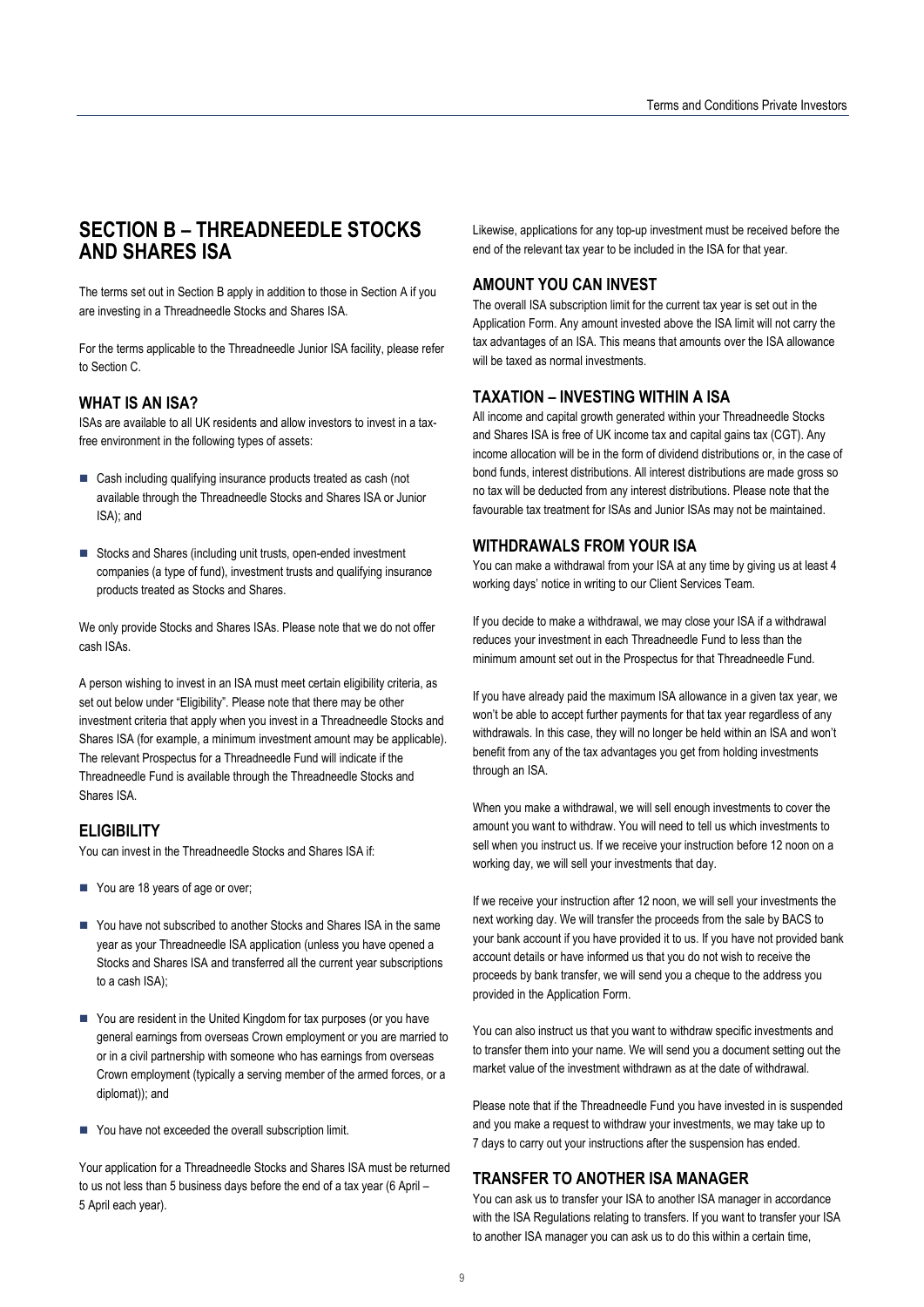however this will be subject to having up to 30 days from the date we receive valid instructions from you to arrange the transfer. Where reasonably possible we will do so sooner. You need to contact the new ISA manager and fill in the ISA transfer forms they give you. The new ISA manager will then send us your completed transfer forms and let us know whether they will accept the transfer of your ISA. The investments in your ISA can be transferred in stock with proceeds sent to the new ISA manager or sold as cash.

If you decide to transfer only part of the investments in your ISA, you must make sure that the remaining investments meet the minimum holdings set out in the Prospectus for each Threadneedle Fund you hold.

Please note that if you want to transfer investments in an ISA you must transfer all investments bought by us through your ISA for the current tax year to the new ISA manager.

You may transfer all or any part of investments from previous tax years to a new ISA manager.

If the Threadneedle Fund you have invested in is suspended and you make a request to transfer your ISA to another ISA manager, we may take up to 7 days to carry out your instructions after the suspension has ended.

## **CLOSING YOUR ISA**

You can close your Threadneedle Stocks and Shares ISA at any time by giving us notice in writing:

- $\blacksquare$  If we receive your complete instruction before 12 noon on a working day, we will sell your investments on that day.
- If we receive your instruction after 12 noon, we will sell your investments the next working day. If we need further information or documents from you, we will let you know.
- $\blacksquare$  We will pay you the money we obtain as a result of the sale of your investments, normally within 4 working days, after taking off any charges or expenses that are due.

Or, if you ask us to, we can transfer the investments into your name or the name of someone else you choose (after deducting any charges or expenses that are due).

We can close your ISA straight away by written notice to you if you are in breach of the law or regulatory requirements relating to ISAs. This will mean that your investment will no longer benefit from the ISA tax advantages and will be taxed normally.

We can close your ISA on one month's notice to you if you have materially breached this Agreement and the breach cannot be remedied.

In our written notice, we will give you the option of transferring your ISA to another ISA manager. In such circumstances, you would have to contact another ISA manager.

We put your money in a client account that we hold for you. All money held in client accounts are held on trust for our clients, and is kept separately from Threadneedle Investment Services' own money.

## **RECORDS AND TAX**

We will keep all records relating to your ISA according to the ISA Regulations. Documents evidencing title (i.e. the document that evidences ownership) to your ISA investments will also be kept by us or as we direct. We will make tax returns to HM Revenue & Customs and will give you all the tax information the ISA regulations say we must provide.

We will tell you if your ISA has lost or will lose its tax advantages (i.e. if it becomes void) because it no longer meets the requirements of the ISA regulations.

We will make any necessary claims in respect of tax deductions relating to your investments and income from them, in line with UK tax regulations. We will also be entitled to give all relevant information and documents required by HMRC under UK regulations to them.

We will send you a copy of the annual report and accounts for the relevant Threadneedle Fund you have chosen to invest in by post. Please keep these documents safe.

## **REPAIRING AN INVALID ISA**

We will notify you in writing if your Threadneedle Stocks and Shares ISA becomes void. You will have the option to transfer the ISA to another investor if you wish.

In certain circumstances, as set out in the ISA Regulations and following a direction from HMRC, it may be possible for us to repair (rather than void) an invalid ISA. This will allow you to have the benefit of tax relief for the future but you will lose tax relief from the date of the first invalid subscription up to the date of the repair and hence you should be aware of the income and capital gains tax implications of this.

The HMRC will send us a notice of discovery stating which ISAs can be repaired and to what extent. We will only act on receipt of this notice. The HMRC will also send you a letter to inform you of the situation.

Where we are required to remove excess subscriptions (including allowance for income or tax reclaims) from your ISA you hereby authorise us to transfer into your name or redeem any of the investments held in your Threadneedle Stocks and Shares ISA to the extent required under the Regulations. This will be as close to the original investment split as possible. Where this amount is above the minimum holding for investment outside an ISA we will contact you to confirm whether you wish these investments to be held directly in the Funds outside of your ISA or returned to you (this may be less than your original subscription). We will also inform you of the original cost price of investments, the date of acquisition, the sale price and any incidental costs of acquisition of investments purchased with invalid subscriptions.

## **TITLE TO INVESTMENTS IN YOUR ISA**

You will be the beneficial owner of all investments held in your ISA. This means all investments in your ISA will belong to you but they can't be used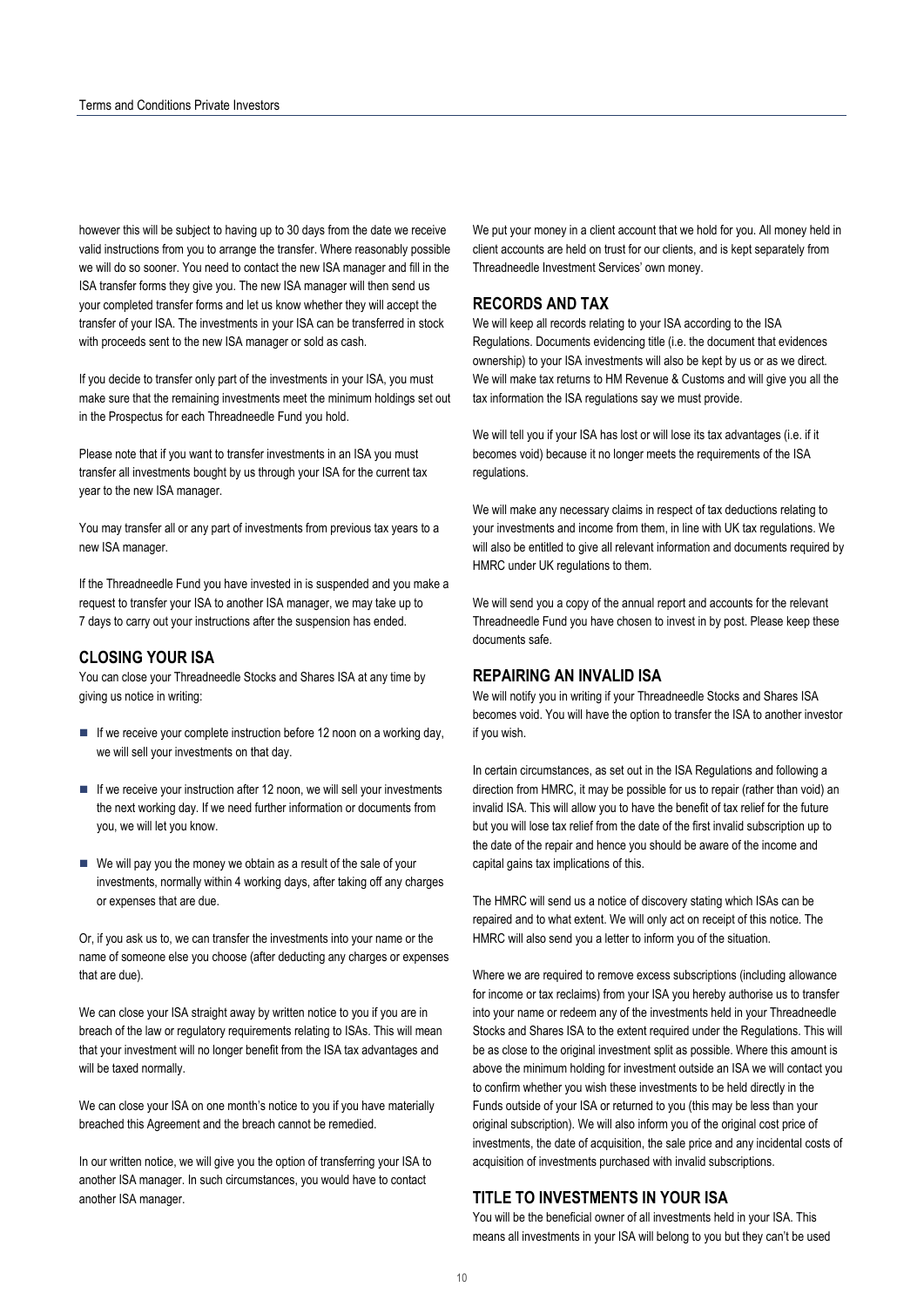as security for a loan. Neither of us can transfer nor lend ISA investments, ownership documents or any other property relating to an ISA to anyone else except where you wish to transfer your ISA (or part of it) to another ISA Manager.

The legal title (i.e. the document that evidences legal ownership) to investments in your Threadneedle Stocks and Shares ISA will be registered jointly in your name and our name (or the name of a company appointed by us to act on our behalf a "nominee"). We will satisfy ourselves that any nominee we appoint is competent to carry out those functions and we will be fully responsible for the acts of any nominee.

## **PROBATE**

Unless it is a Continuing Account of a Deceased Investor, our appointment as your ISA Manager will end if we receive appropriate notification of your death, or a court appoints a trustee or custodian of your assets. Our authority will not be affected by your death and these Terms & Conditions will still apply to your personal representative(s) and/or your beneficiary as the case may be. All tax benefits applicable to your account will cease at the date of your death, but your investments will remain untouched (with the exception of corporate actions) until we receive instructions from your personal representative(s) or the beneficiary of your account. Any income received before the receipt of their instructions will be accrued on the account. Your estate will be accountable to HM Revenue & Customs for the tax on any distributions paid after the date of death.

Where the account is a Continuing Account of a Deceased Investor, it will continue to benefit from ISA tax advantages and will carry on as such until the earlier of: (i) the completion of the administration of the deceased's estate; (ii) the closure of the Account; (iii) the third anniversary of the death of the account holder. No subscriptions can be made into a Continuing Account of a Deceased Investor, so your Investments will remain untouched (with the exception of corporate actions) until we receive instructions from your personal representative(s) or the beneficiary of your account.

## **ADDITIONAL PERMITTED SUBSCRIPTIONS**

Subscriptions using your APS allowance can be made either using the proceeds arising from the sale of the inherited assets from the deceased investor's ISA or any other cash you have available. Where you intend to make Additional Permitted Subscriptions, you can transfer your APS allowance to another ISA Manager.

You can instruct us to transfer your APS allowance from another ISA Manger to us by submitting a properly completed and signed APS allowance transfer form. Once we have received the form from you, we will contact the deceased ISA investor's ISA Manager for the information we require, inform you when the transfer is completed and the amount of your APS allowance.

Where your spouse or civil partner held an ISA with us at the time of their death, you can transfer your APS allowance from us to another ISA Manager by contacting your chosen account manager, who will arrange for the transfer to take place. We will only be able to make this transfer if you have not already used the APS allowance to make Additional Permitted Subscriptions with us. If your APS allowance is transferred before the date upon which the Account ceases to be a Continuing Account of a Deceased Investor, then the APS allowance will be the value of the deceased ISA investor's Account as at the date of death.

For more information on Additional Permitted Subscriptions please see the UK government website or speak with your legal or financial adviser.

## **CORPORATE ACTIONS**

If you ask us to, we will give you the opportunity to make some decisions in relation to your investments or to vote on changes to the Threadneedle Fund you have invested in through an ISA. You are entitled to attend shareholders meetings to vote and to receive any other documents that an investor in Threadneedle Funds is entitled to receive.

## **SECTION C – THREADNEEDLE JUNIOR ISA**

The terms set out in Section C apply in addition to Section A if you are investing on behalf of a child in a Threadneedle Junior ISA.

You should also read Section B for a broader overview of the ISA regime.

## **WHAT IS A JUNIOR ISA?**

A Threadneedle Junior ISA will be opened in the name of a child and managed in accordance with the ISA Regulations under an Agreement between us and the registered contact, please see below as to who can be registered contact.

Junior ISAs can be held by an eligible child. Details on eligibility are set out below. Junior ISAs allow investors to invest on behalf of the child in a tax-free environment in the following types of assets:

- Cash including qualifying insurance products treated as cash (not available through the Threadneedle Stocks and Shares ISA or Junior ISA); and
- Stocks and Shares (including unit trusts, open-ended investment companies (a type of fund), investment trusts and qualifying insurance products treated as Stocks and Shares.

Threadneedle Investment Services only makes Stocks and Shares Junior ISAs available. Please note that we do not offer cash Junior ISAs.

## **ELIGIBILITY**

A child is eligible for the Threadneedle Junior ISA if, when the application is made to us:

- $\blacksquare$  They are under the age of 18;
- They do not have a Child Trust Fund;
- They are a resident in the United Kingdom or is a UK Crown servant, married to or in a civil partnership with a Crown servant or is a dependant of a Crown servant.

If you are applying for a Junior ISA on behalf of a child, you must certify that the above criteria are met.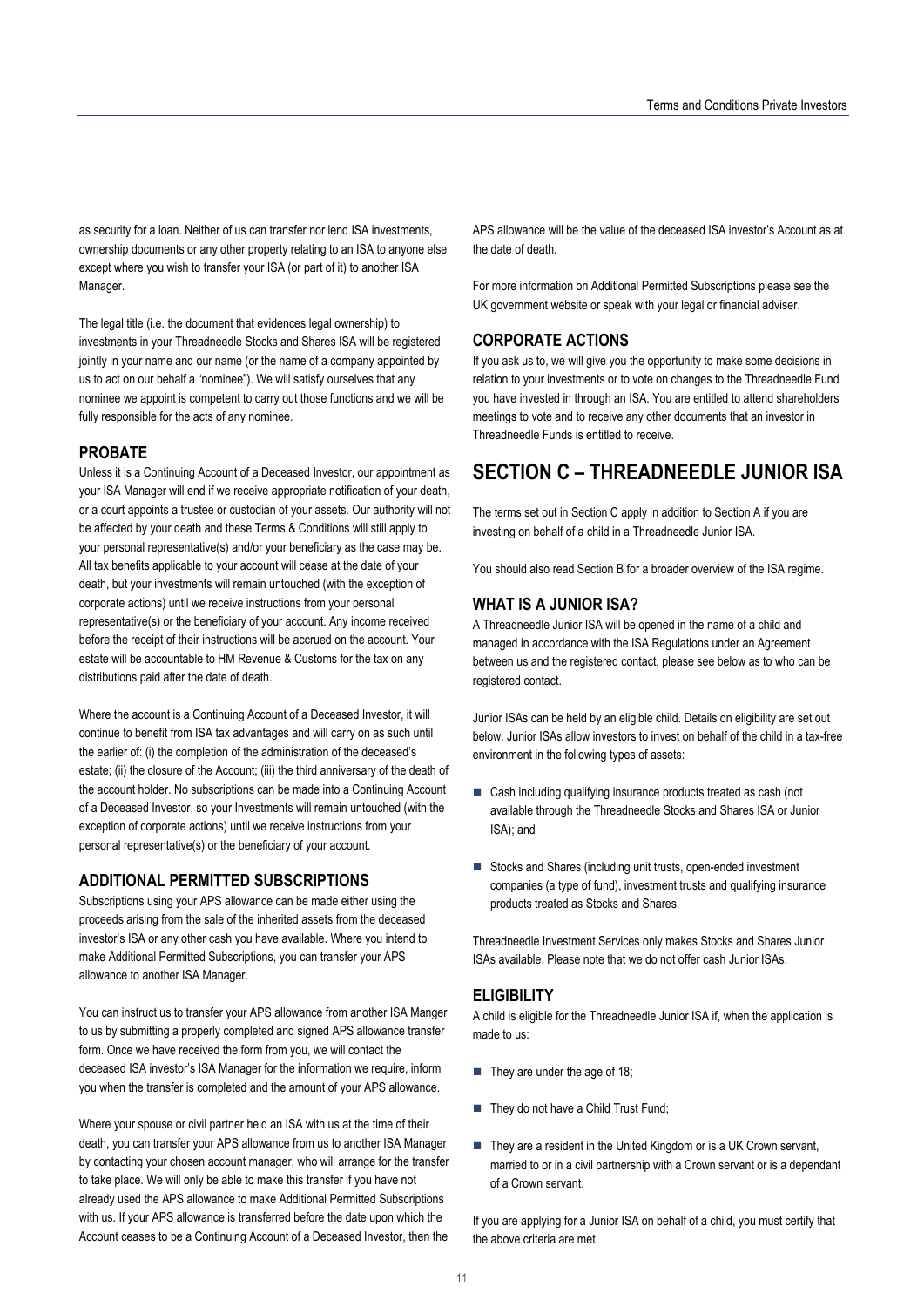## **WHO CAN APPLY FOR A THREADNEEDLE JUNIOR ISA ON BEHALF OF AN ELIGIBLE CHILD?**

A registered contact must apply for a Threadneedle Junior ISA. The following persons can be a registered contact:

- $\blacksquare$  The eligible child holding the account if they are aged over 16 at the time of making the application or if they have made an application to us to be a registered contact although please note that Threadneedle Investment Services currently accepts applications for Threadneedle Junior ISAs by individuals acting as registered contacts who are over the age of 18; or
- $\blacksquare$  A person with parental responsibility for the child holding the account.

Please note that on the date that the child reaches their 18th birthday, they will no longer be eligible for the Threadneedle Junior ISA and all holdings in the Threadneedle Junior ISA will automatically become holdings in a Threadneedle Stocks and Shares ISA in the name of the child. We will need the national insurance number and residence status for the child. The child will also need to make the standard declarations required for a Threadneedle Stocks and Shares ISA.

An Application Form for a Threadneedle Junior ISA must be returned to us not less than 5 business days before the end of a tax year (6 April – 5 April each year). Likewise, applications for any top-up investment must be received before the end of the relevant tax year to be included in the Junior ISA for that year.

#### **AMOUNT THAT CAN BE INVESTED**

The overall Junior ISA limit for the current tax year is set out in the Application Form.

Amounts over the Junior ISA limit will be taxed as normal investments.

#### **JUNIOR ISA AS A GIFT**

Any amount that is invested by you on behalf of a child into a Threadneedle Junior ISA is considered to be a gift to the child holding the account and as such cannot be repaid to the person subscribing on behalf of the child.

#### **TAXATION – INVESTING WITHIN A JUNIOR ISA**

The income generated from a parent's subscriptions into a Junior ISA does not count toward the parent's income.

All income and capital growth generated within the Threadneedle Junior ISA is free of UK income tax and capital gains tax. Any income allocation will be in the form of dividend distributions or, in the case of bond funds, interest distributions. Interest distributions are received net of 20% income tax that is fully reclaimable by the ISA manager without time limit. We will make the necessary claims to the HMRC. From 6 April 2017, all interest distributions are made gross so no tax will be deducted from any interest distributions. Please note that the favourable tax treatment for Junior ISAs may not be maintained.

### **WITHDRAWALS FROM A THREADNEEDLE JUNIOR ISA**

Under the ISA Regulations the registered contact can ask us to transfer the Junior ISA to another Junior ISA manager in accordance with the ISA

Regulations relating to transfers, withdrawals may only be made from a Threadneedle Junior ISA under the following circumstances:

- $\blacksquare$  terminal illness of the child;
- upon the closure of the Threadneedle Junior ISA; or
- to meet the charges and other expenses of Threadneedle Investment **Services**

If a withdrawal is made, no further payments can be made into the Junior ISA to make up for the amount if the maximum amount allowed under the ISA Regulations in that tax year has already been paid into the Junior ISA.

When a withdrawal is made, we will sell enough investments to cover the amount we are requested to withdraw by the registered contact to withdraw. The registered contact will have to tell us which investments to sell when they instruct us, unless the whole Junior ISA is to be withdrawn. If we receive the instruction before 12 noon, we will sell the investments the same working day. If we receive the instruction after 12 noon, we will sell the investments the next working day.

## **TRANSFER TO ANOTHER ISA MANAGER**

If the registered contact wants to transfer a Threadneedle Junior ISA to another ISA manager, they can ask us to do this within a certain time but this is subject to us having up to 30 days from the date we receive valid instructions from the registered contact to arrange the transfer, but where reasonably possible we will do so sooner. The registered contact will need to contact the new ISA manager and fill in the ISA transfer forms they give the registered contact. The new ISA manager will then send us the completed transfer forms and tell us whether they will accept the transfer of the Threadneedle Junior ISA. We will then sell the investments in the Junior ISA and send the sale proceeds to the new ISA manager.

If the registered contact decides to transfer only part of the investments in the Threadneedle Junior ISA, they must make sure that the remaining investments meet the minimum holdings set out in the Prospectus for each Threadneedle Fund held. Please note that under the ISA Regulations, part transfers of Junior ISAs may only be made to a different type of Junior ISA (i.e. cash).

Please note that if you want to transfer investments in a Junior ISA the registered contact must transfer all investments bought by us through the Threadneedle Junior ISA for the current tax year to the new ISA manager. All or any part of a Threadneedle Junior ISA from previous tax years can be transferred to a new ISA manager.

If the Threadneedle Fund that has been invested through a Threadneedle Junior ISA in is suspended and a request is made by the registered contact to transfer a Threadneedle Junior ISA to another ISA manager or to withdraw investments from it, we may take up to 7 days to carry out those instructions after the suspension has ended.

We will send you a document setting out the market value of the investment withdrawn as at the date of withdrawal.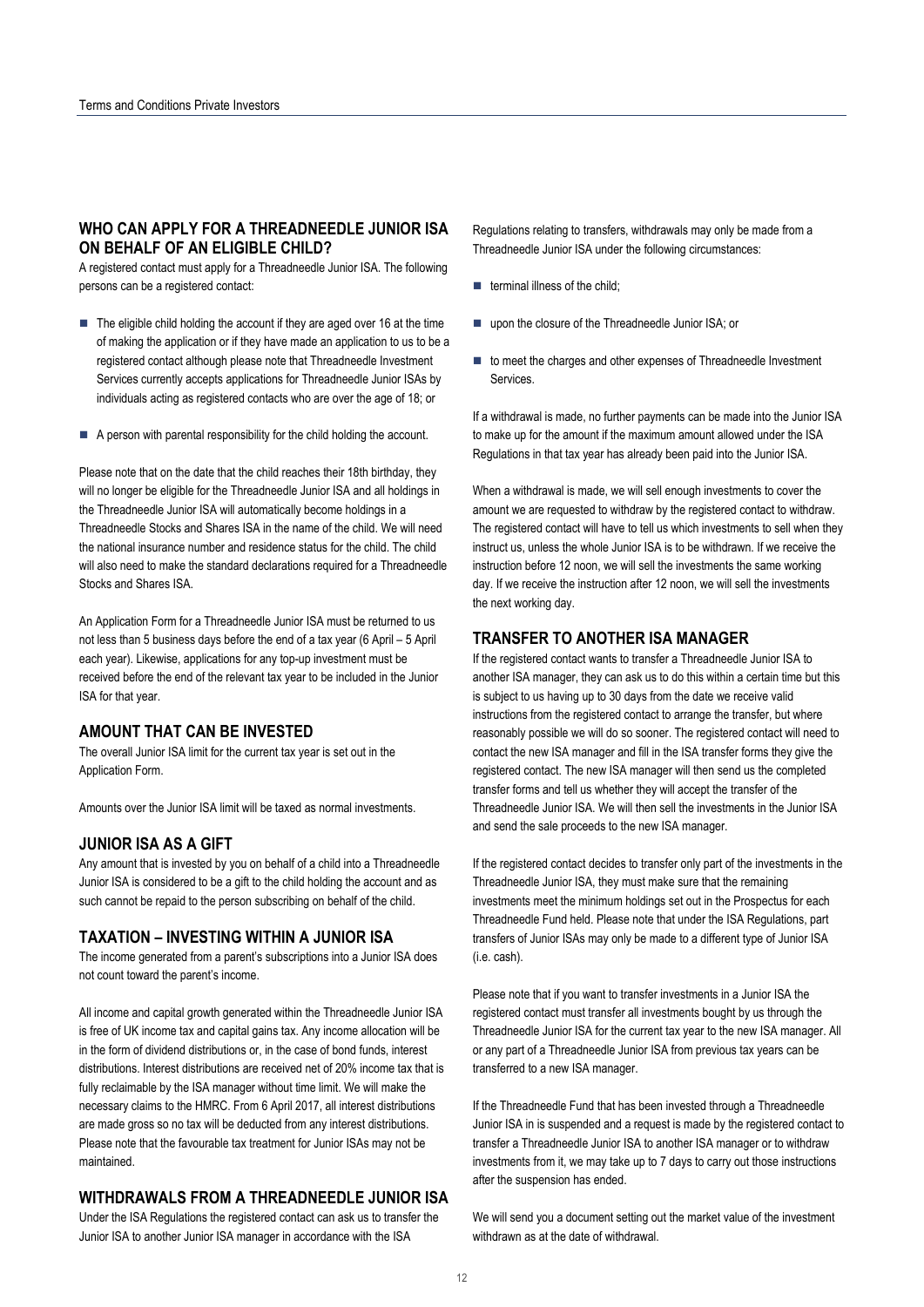We process all requests for withdrawals within 30 days of the date of our receipt of the request. But we will do it sooner if reasonably possible.

## **CLOSING A JUNIOR ISA**

The registered contact can only close the Threadneedle Junior ISA in the following cases:

- On the death of the child;
- On the child reaching their 18th birthday;
- Where there is an HMRC requirement to do so (where the Junior ISA is void);
- $\blacksquare$  If the account balance is reduced to nil (i.e. where contributions have ceased and charges have reduced the balance of the account); or
- Where the whole investment is withdrawn as a result of terminal illness of the child.

## **RECORDS AND TAX**

We will keep all records relating to the Junior ISA according to the ISA Regulations. Documents evidencing title (i.e., the document that evidences ownership) to the ISA investments will also be kept by us or as we direct. We will make tax returns to HMRC and will give the registered contact all the tax information the ISA Regulations say we must provide.

We will tell the registered contact if the Junior ISA has lost or will lose its tax advantages (i.e., if it becomes void) because it does not meet the requirements of the ISA regulations.

We will make any necessary claims in respect of tax deductions relating to the investments and income from them, in line with UK tax regulations. We will also be entitled to give all relevant information and documents required by HMRC under UK regulations to them.

If the registered contact wishes, they can ask us for a copy of the annual report and accounts for the relevant Threadneedle Fund that has been chosen. Please contact our Client Services Team for this.

## **TITLE TO INVESTMENTS IN A JUNIOR ISA**

The child will be the beneficial owner all investments held in the Threadneedle Junior ISA. This means all investments in the Junior ISA will belong to the child but they can't be used as security for a loan. Neither the registered contact nor Threadneedle Investment Services can transfer or lend ISA investments, ownership documents or any other property relating to a Junior ISA to anyone else except where a Threadneedle Junior ISA is transferred to another Junior ISA Manager.

The legal title (i.e. the document that evidences legal ownership) to investments in the Threadneedle Junior ISA will be registered jointly in the name of the child or registered contact and our name (or the name of a company appointed by us to act on our behalf (a "nominee")). We will satisfy ourselves that any nominee we appoint is competent to carry out those functions and we will be fully responsible for the acts of any nominee.

If the child dies, Junior ISA will cease and any interest or income in respect of the investments that arises after the date of death will not be considered as part of an ISA, and the tax advantages from this date will be lost. But we won't sell the investments until we've received enough information to prove that the registered contact claiming the investments is legally entitled to them.

From 6 April 2018, if the child dies, the Threadneedle Junior ISA will remain open as a continuing account until the earliest of the following events: (i) completion of the administration of the estate; (ii) closure of the Threadneedle Junior ISA; (or) (iii) three years after the death of the child. After that time any interest or income in respect of any continuing investments will not be considered as part of a Junior ISA, and the tax advantages from this date will be lost. But we won't sell the investments until we've received enough information to prove that the person claiming the investments is legally entitled to them.

### **CORPORATE ACTIONS**

If the registered contact asks us to we will give the registered contact the opportunity to make some decisions in relation to the investments or to vote on the changes to the nature of the Threadneedle Funds that have been invested in through a Threadneedle Junior ISA. The registered contact is entitled to attend shareholders meetings to vote and to receive any other documents that an investor in Threadneedle Funds is entitled to receive.

## **SECTION D – GLOSSARY**

"Accumulation shares/units" means shares where no income is paid from these shares, income is automatically reinvested and is reflected in the value of the shares.

"Additional Permitted Subscription allowance (APS allowance)" means the additional amount you are able to subscribe to an ISA following the death of your spouse or civil partner, where the date of death is on or after 3 December 2014. Where the date was before 6 April 2018, the APS allowance is up to the value of the investments in the deceased investor's ISA at their date of death. Where the date of death was on or after 6 April 2018, the APS allowance is the value as at the date of death or the value as at the date upon which the account ceases to be a Continuing Account of a Deceased Investor, whichever is higher, unless, prior to the closure of the account: you have already made an APS payment or the APS allowance has already been transferred to another ISA Manager. In either of these particular scenarios, you are only entitled to the value as at the date of death. Additional permitted subscriptions will not count towards your annual subscription limit. Where the deceased ISA investor held ISAs with a number of different Account Managers, the surviving spouse will have an APS allowance for each of those ISAs.

"Application Form" means the application for your investment in Threadneedle Products, which is available from our website.

"Cash ISA" means an ISA that is designated as a cash ISA under the ISA Regulations.

"Continuing Account of a Deceased Investor" means an ISA Account where the investor died on or after 6 April 2018. Investments held within a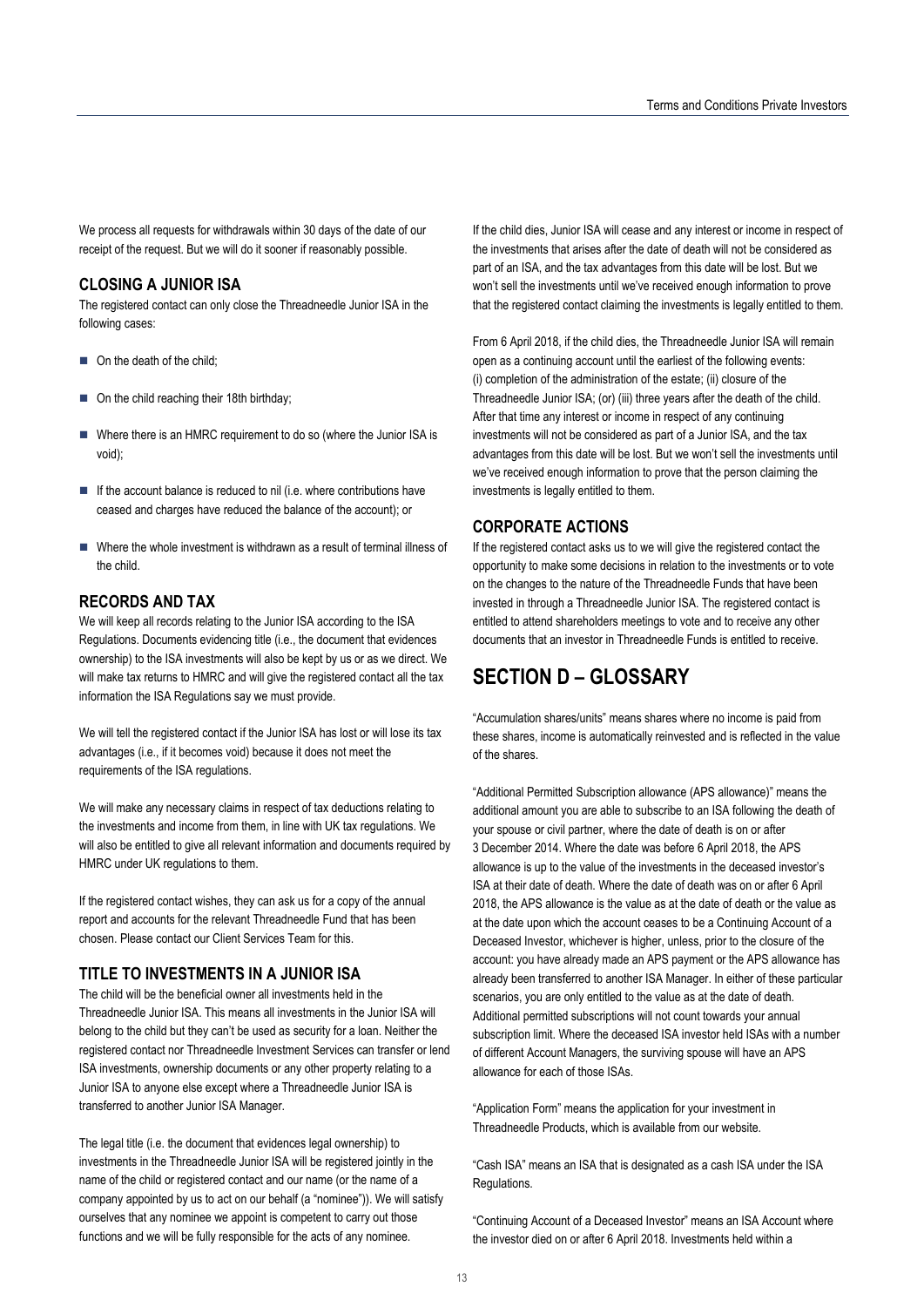Continuing Account of a Deceased Investor continue to benefit from ISA tax advantages until the earlier of the three events described in paragraph 2 'Probate' in these Terms and Conditions.

"contract notes" means a statement of your transactions to be sent to you by us in accordance with these Terms and Conditions.

"Financial Conduct Authority" means the Financial Conduct Authority or any successor regulator which regulates our investment business.

"HMRC" means Her Majesty's Revenue and Customs.

"Income shares/units" means shares where income is periodically allocated to these shares/units. If you choose on the Application Form to receive this income, it will be paid to you. Or if you don't provide valid bank details or don't nominate to have income paid to you, the income that would otherwise be paid to you will be used to purchase more shares/units for you.

"ISA" means an Individuals Savings Account as described under the ISA Regulations.

"ISA Manager" means Threadneedle Investment Services Limited.

"ISA Regulations" means The Individuals Savings Account Regulations as amended, supplemented and modified from time to time.

"Junior ISA" means a Junior Individuals Savings Account as described under the ISA Regulations.

"Key Investor Information Document" means the Key Investor Information Documents and, where applicable, the Non-UCITS retail scheme Key Investor Information Documents for Threadneedle Funds.

"Stocks and Shares ISA" means an ISA that is designated as a Stocks and Shares ISA under the ISA Regulations.

"shares" mean shares or units in a Threadneedle Fund.

"Terms and Conditions "means, if we accept your Application Form to invest in one of our funds, these terms and conditions, and the Application Form, which will together with the Key Investor Information Document and the Prospectus, be a binding agreement between you and us.

"Threadneedle" or "Threadneedle Group" means any of Threadneedle Investment Services Limited, its subsidiaries, parent or holding companies and any companies under common control as Threadneedle Investment Services.

"Threadneedle Funds" means the funds for which Threadneedle Investment Services Limited acts as authorised corporate director and/or authorised unit trust manager as set out in www.threadneedle.com.

"Threadneedle Investment Services" means Threadneedle Investment Services Limited.

"Threadneedle Junior ISA" means a Junior ISA governed by these Terms and **Conditions** 

"Threadneedle Stocks and Shares ISA" means a Stocks and Shares ISA governed by these Terms and Conditions.

"Threadneedle Products" means any of the Threadneedle Funds, the Threadneedle Stocks and Shares ISA or the Threadneedle Junior ISA.

"we" or "us" means Threadneedle Investment Services.

"you" or "your" means the investor named on the relevant Application Form and/or such person's personal representative. In the case of a Threadneedle Junior ISA, this means the applicant, on behalf of the child.